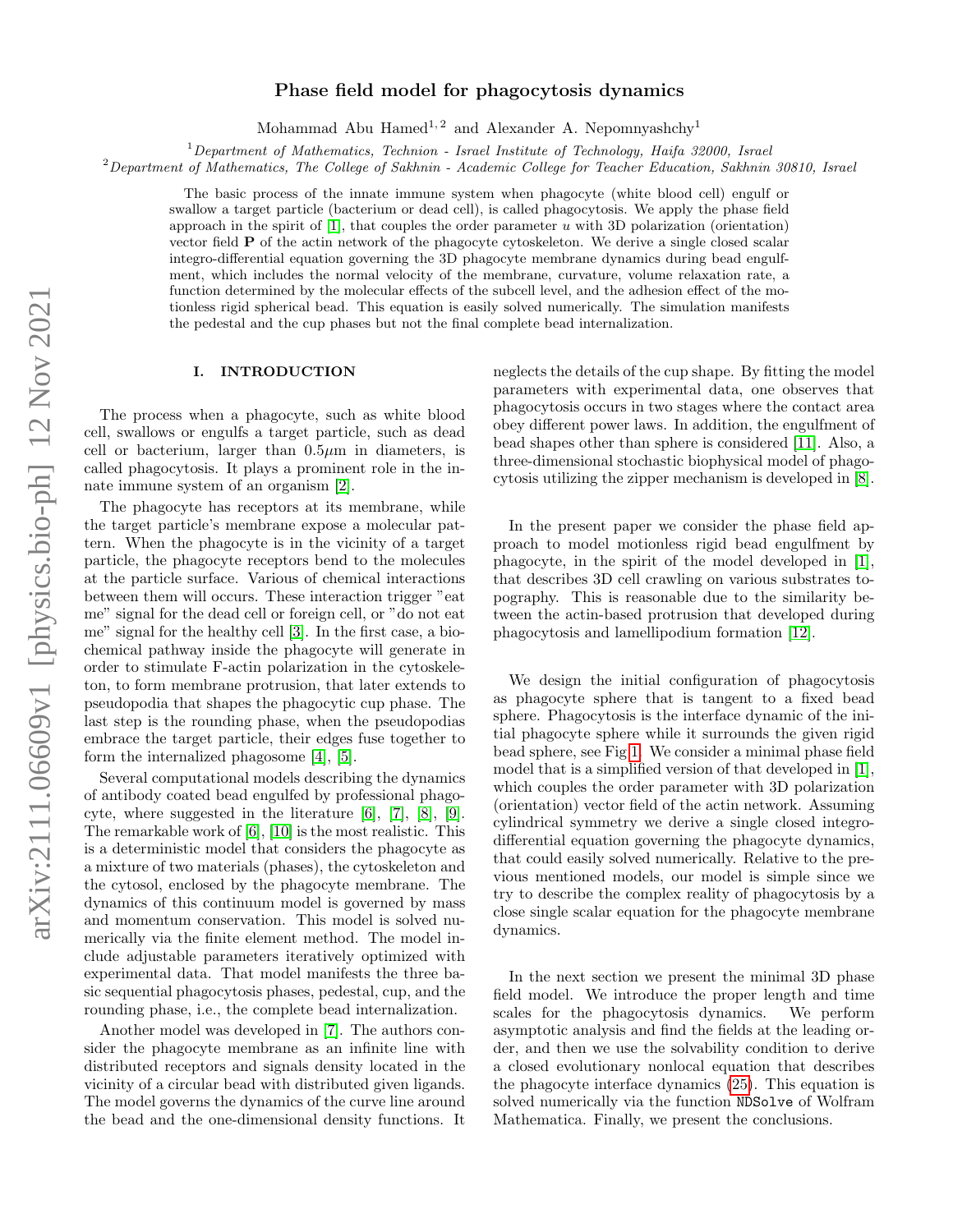## II. FORMULATION OF THE PROBLEM

For understanding phagocytosis we consider the scenario of an initial phagocyte sphere of radius  $R_0$  tangent to a motionless rigid spherical bead of radius  $r_0 = \lambda R_0$ . The phagocytosis phenomenon is modeled by the dynamics of a phagocyte surface engulfing the bead sphere, see Fig. [1.](#page-1-0)

Since phagocytosis is an actin based cell motility [\[13\]](#page-6-12), we consider the following simplified version of the minimal model that was developed in [\[1\]](#page-6-0). Each equation and term in this model is explained and discussed in details by the authors in [\[14\]](#page-6-13).

<span id="page-1-4"></span><span id="page-1-2"></span>
$$
u_t = D_u \nabla^2 u - (1 - u)(\delta - u)u - \alpha \nabla u \cdot \mathbf{P} - k \nabla \Psi_u \cdot \nabla u,
$$
\n(1a)

$$
\delta = \frac{1}{2} + \mu \delta V - \sigma |\mathbf{P}|^2, \ \delta V(t) = \int u d^3 r - v_0, \ \text{(1b)}
$$

$$
\mathbf{P}_t = D_p \nabla^2 \mathbf{P} - \tau^{-1} \mathbf{P} -
$$
  
\n
$$
\partial \Psi_r(\mathbf{r}) \left[ (1 - \nu) \hat{P} \nabla u + \nu \nabla u \right]
$$
 (1c)

$$
\beta\Psi_p(\mathbf{r})\left[ (1-\nu)\hat{P}\nabla u + \nu\nabla u \right],\tag{1c}
$$

$$
u(r \to \infty) = 0,\t\t(1d)
$$

$$
\mathbf{P}(r \to \infty) = 0; \tag{1e}
$$

Here  $u$  is the order parameter that is close to 1 inside the cell and 0 outside. The three-dimensional polarization vector field P representing the actin orientations is generated by the inhomogeneity of  $u$ , therefore it is small everywhere except the cell boundary;  $\hat{P} = \hat{I} - \hat{n}\hat{n}$  is the projection operator onto the local tangential plane of the spherical bead substrate,  $\hat{n}$  is the normal vector to the substrate, therefore  $\hat{P}\hat{n}=0$ .

The constant parameters of the problem are:  $D_u$  is the stiffness of diffuse interface,  $D_p$  is the diffusion coefficient for  $P$ ,  $\alpha$  is the coefficient characterizing advection of u by **P**,  $\beta$  determines the creation of **P** at the interface,  $\tau^{-1}$  is the inverse time of the degradation of **P** inside the cell,  $v_0$ is the overall initial volume of the cell,  $\mu$  is the stiffness of the volume constraint, and  $\sigma$  is the contractility of actin filament bundles. All the parameters listed above are positive.

In addition, we make the basic assumption that the ratio  $\epsilon$  of the thickness of the cell wall (i.e., the width of the transition zone, where  $u$  is changed from nearly 1 to nearly 0) to the characteristic size of the cell is small,  $\epsilon \ll 1$ , see Fig. [1.](#page-1-0)

In order to describe the engulfment around a motionless spherical rigid bead, motivated by [\[1\]](#page-6-0), we define the static fields as

<span id="page-1-3"></span>
$$
\Psi_u(\mathbf{r}) = \exp\left[-\epsilon^2 \left(|\mathbf{r} - (r_0 + R_0)\hat{z}| - r_0\right)^2 / D_u\right], (2a)
$$

$$
\Psi_p(\mathbf{r}) = \exp\left[-\epsilon^2 \left(|\mathbf{r} - (r_0 + R_0)\hat{z}| - r_0\right)^2 / (\tau D_p)\right](2b)
$$

see Fig. [2.](#page-1-1) We choose  $\tau D_p > D_u$  to allow more substantial actin inside the cell. The appearance of  $\epsilon$  in the



<span id="page-1-0"></span>FIG. 1. A schematic description of fixed rigid spherical bead engulfment by phagocyte. We present the boundary conditions of the model [\(1\)](#page-1-2), and the transition zone variable. Also we present the description of the standard spherical coordinates.



<span id="page-1-1"></span>FIG. 2. Plot of the density functions  $\Psi_u(\mathbf{r})$  in [\(2\)](#page-1-3). Notice that  $\Psi_u = O(1)$  nearby the spherical bead (red region) while attenuate far away both inside and outside (blue region). The width of the layer where  $\Psi_u = O(1)$  is  $O(\sqrt{D_u})$ . The density plot for  $\Psi_p(\mathbf{r})$  is similar.

exponents of [\(2\)](#page-1-3) allows to avoid boundary layer problem complications both in time and space. As we see, the functions  $\Psi_u$  and  $\Psi_p$  are  $O(1)$  in the vicinity of the spherical bead and exponentially decay otherwise.

The expression  $k \nabla \Psi_u \cdot \nabla u$  in [\(1a\)](#page-1-4) models the adhesion effect of the bead substrate;  $k$  is adhesion strength parameter. Notice that  $\nabla \Psi_u \cdot \nabla u = O(1)$  only in region near the bead and also at the cell boundary or membrane i.e., where protrusion holds. Also, the appearance of  $\Psi_p \nabla u$  in [\(1c\)](#page-1-4) allows high actin concentration near the bead substrate where protrusions and pseudopodia are developed during phagocyte membrane morphology remodeling, forming the cup phase, and low actin concentration otherwise, see Fig. [1.](#page-1-0)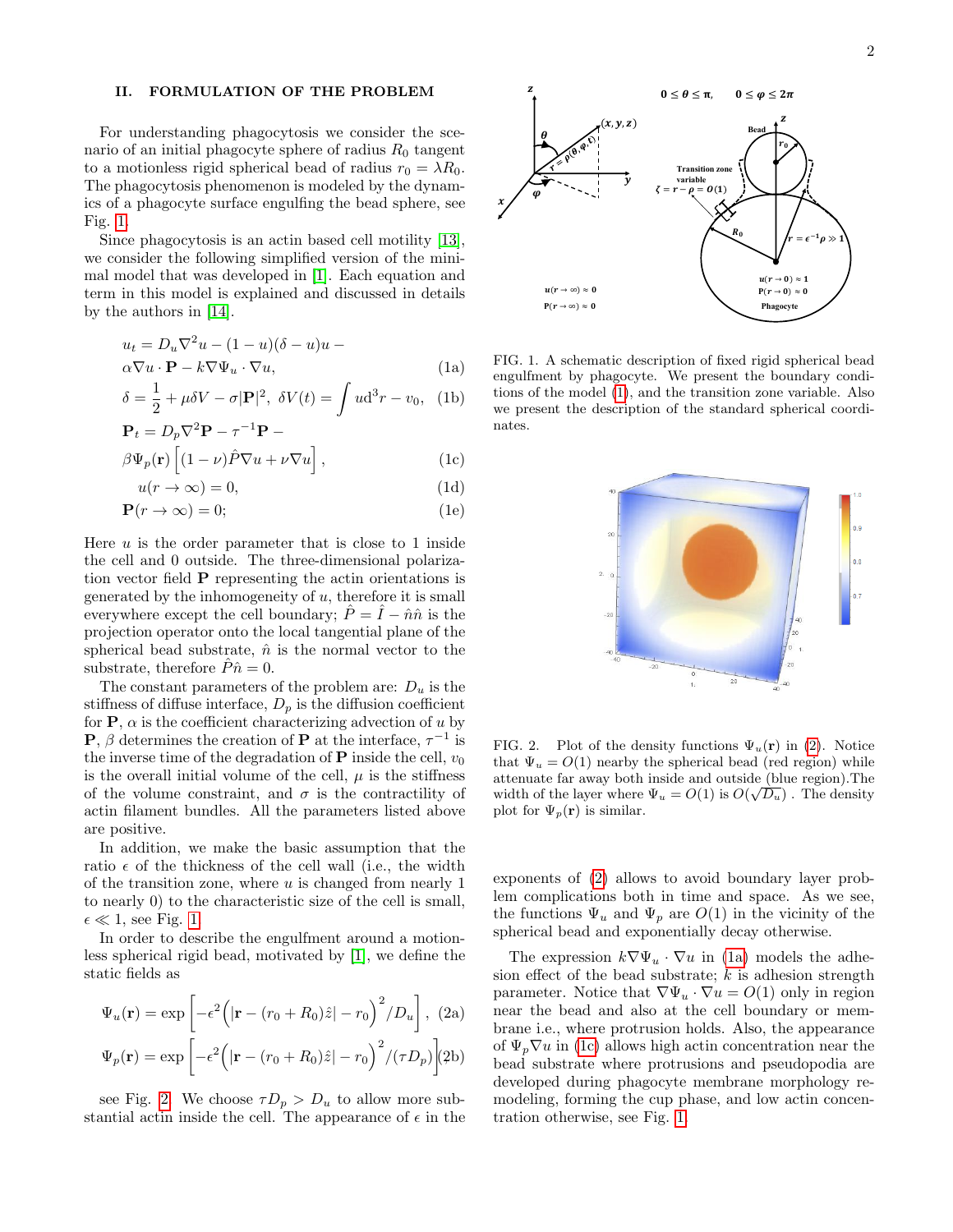We apply the standard spherical coordinate system,

$$
(r, \theta, \varphi), \ 0 < r < \infty, \ 0 < \theta < \pi, \ 0 < \varphi < 2\pi, \ (3a)
$$

$$
x = r \sin \theta \cos \varphi, \ y = r \sin \theta \sin \varphi, \ z = r \cos \theta, \ (3b)
$$

see Fig. [1,](#page-1-0) and assume a cylindrical symmetry of the problem, i.e., independence of all the fields on the azimuthal angle  $\varphi$ . Hence  $u = u(r, \theta)$ ,  $\mathbf{P}(r, \theta, t) = p\hat{r} + q\hat{\theta}$ , and

$$
\nabla = \hat{r}\partial_r + \hat{\theta}\frac{\partial_\theta}{r},\tag{4a}
$$

$$
\nabla^2 = \partial_r^2 + \frac{2\partial_r}{r} + \frac{1}{r^2} \left( \partial_\theta^2 + \cot \theta \partial_\theta \right), \tag{4b}
$$

$$
\nabla^2 \mathbf{P} = \hat{r} \nabla^2 p + \hat{\theta} \nabla^2 q + O\left(\frac{1}{r^2}\right). \tag{4c}
$$

We define the iso-surface of the phagocyte interface as

<span id="page-2-7"></span>
$$
u(r = \rho(\theta, t), \theta, t) = \frac{1}{2}.
$$
 (5)

In Appendix A we calculate in details the projection operator term,

$$
\hat{P}\nabla u = \frac{1}{N} \left\{ \left[ d^2 \sin^2 \theta u_r - d \sin \theta (r - d \cos \theta) \frac{u_\theta}{r} \right] \hat{r} + \left[ -d \sin \theta (r - d \cos \theta) u_r + (r - d \cos \theta)^2 \frac{u_\theta}{r} \right] \hat{\theta} \right\}, \qquad (6a)
$$

$$
d = r_0 + R_0, \quad N = r^2 - 2rd\cos\theta + d^2.
$$
 (6b)

In order to balance the front dynamics with curvature we impose the following scaling that describes slow dynamics of a large-size cell [\[15\]](#page-6-14),

<span id="page-2-0"></span>
$$
\tilde{t} = \epsilon^2 t, \quad \rho(\theta, t) = \epsilon^{-1} R(\theta, t), \quad \epsilon \ll 1.
$$
 (7)

The transition zone variable is defined as

<span id="page-2-3"></span><span id="page-2-2"></span>
$$
\zeta = r - \rho(\theta, t) = O(1). \tag{8}
$$

Also we define,

$$
R(\theta, t) = \tilde{R}(\theta, \tilde{t}), \ u(r, \theta, t) = \tilde{u}(\zeta, \theta, \tilde{t}), \qquad (9a)
$$

$$
\mathbf{P}(r,\theta,t) = \tilde{\mathbf{P}}(\zeta,\theta,\tilde{t}).\tag{9b}
$$

The chain rule yields

<span id="page-2-4"></span>
$$
\partial_t = -\epsilon \tilde{R}_{\tilde{t}} \partial_{\zeta} + \epsilon^2 \partial_{\tilde{t}}, \quad \partial_r = \partial_{\zeta}.
$$
 (10)

Later on we drop the tildes. It holds that

$$
\frac{1}{r} = \frac{\epsilon}{R} - \frac{\epsilon^2 \zeta}{R^2} + \dots,
$$
\n(11a)

$$
\Psi_p(\mathbf{r}) \sim \exp\left(-\frac{G^2}{\tau D_p}\right),\tag{11b}
$$

$$
\nabla\Psi_u(\mathbf{r}) \sim \frac{-2\epsilon}{D_u} G \exp(-G^2/D_u) \left[ G_R \hat{r} + \frac{G_\theta}{R} \hat{\theta} \right], (11c)
$$

$$
G(R, \theta) =
$$

$$
\sqrt{R^2 - 2RR_0(1+\lambda)\cos\theta + R_0^2(1+\lambda)^2} - \lambda R_0.(11d)
$$

<span id="page-2-8"></span>In addition one can calculate,

$$
\partial_{\theta} = -\epsilon^{-1} R_{\theta} \partial_{\zeta} + \partial_{\theta}, \tag{12a}
$$
\n
$$
\partial^2 = \epsilon^{-2} B^2 \partial^2 = \epsilon^{-1} (B_{\phi} \partial_{\phi} + 2B_{\phi} \partial^2) + \partial^2 \tag{12b}
$$

$$
\partial_{\theta}^{2} = \epsilon^{-2} R_{\theta}^{2} \partial_{\zeta}^{2} - \epsilon^{-1} (R_{\theta\theta} \partial_{\zeta} + 2R_{\theta} \partial_{\zeta\theta}^{2}) + \partial_{\theta}^{2}, \quad (12b)
$$

$$
\partial_{\theta} \qquad R_{\theta} = \partial_{\zeta} \partial_{\theta} \qquad R_{\theta} = \partial_{\zeta} (R_{\theta}^{2}) + \partial_{\zeta} (R_{\theta}^{2})
$$

$$
\frac{\partial \theta}{r} = -\frac{R\theta}{R}\partial_{\zeta} + O(\epsilon), \ \frac{\partial \theta}{r^2} = -\epsilon \frac{R\theta}{R^2}\partial_{\zeta} + O(\epsilon^2), (12c)
$$

$$
\nabla^2 u = \left(1 + \frac{R_\theta^2}{R^2}\right) u_{\zeta\zeta} + \epsilon \left[ \left(\frac{2}{R} - \frac{R_\theta}{R^2} \cot \theta - \frac{R_{\theta\theta}}{R^2}\right) u_{\zeta} - \frac{2R_\theta}{R^2} u_{\zeta\theta} - \frac{2\zeta}{R^3} R_\theta^2 u_{\zeta\zeta} \right] + O(\epsilon^2).
$$
 (12d)

We can approximate the nonlocality in [\(1b\)](#page-1-4) as follows,

<span id="page-2-5"></span>
$$
\int u d^3 r \sim \frac{2\pi \epsilon^{-3}}{3} \int_0^{\pi} R^3(\theta, t) \sin \theta d\theta.
$$
 (13)

Consider the following scaling of the model parameters

<span id="page-2-1"></span>
$$
\alpha = \epsilon A, \quad \frac{4\pi\mu}{3}\epsilon^{-3} = \epsilon M, \quad \sigma = \epsilon S,
$$
  
\n
$$
k = O(1), \quad \lambda = O(1).
$$
 (14)

Let us introduce the expansions

<span id="page-2-6"></span>
$$
u = u_0 + \epsilon u_1 + ..., \quad p = p_0 + \epsilon p_1 + ... \tag{15}
$$

We define the auxiliary function,

<span id="page-2-9"></span>
$$
\Lambda(\theta, t) = \left(1 + \frac{R_{\theta}^2}{R^2}\right)^{-1/2},\tag{16}
$$

and the function,

$$
\Phi(\tau, D_u, D_p, \zeta) =
$$
  
\n
$$
\frac{1}{8} \sqrt{\frac{\tau}{2D_u D_p}} \int_{-\infty}^{\infty} e^{-|s|/\sqrt{\tau D_p}} \cosh^{-2} \left( \frac{s - \zeta}{\sqrt{8D_u}} \right) ds,
$$

that are basic for our next analysis.

We substitute the length, time [\(7\)](#page-2-0), and the parameter scaling  $(14)$  into system  $(1)$ . We write the system  $(1)$ using the transition zone variables  $(8)-(9)$  $(8)-(9)$  $(8)-(9)$ , and the chain rules [\(10\)](#page-2-4)-[\(13\)](#page-2-5). We substitute the asymptotic expansions [\(15\)](#page-2-6) and finally we collect terms of the same order.

The equation at the leading order for  $u$  is:

$$
D_u \Lambda^{-2} u_{0\zeta\zeta} = (1 - u_0)(\frac{1}{2} - u_0)u_0, \tag{17}
$$

$$
u_0(\zeta \to -\infty) = 1, \quad u_0(\zeta \to \infty) = 0. \tag{18}
$$

The Ginzburg-Landau theory yields,

$$
u_0(\zeta) = \frac{1}{2} \left[ 1 - \tanh\left(\frac{\Lambda \zeta}{\sqrt{8D_u}}\right) \right].
$$
 (19)

The equation at the next order  $O(\epsilon)$  for  $u_1$  is: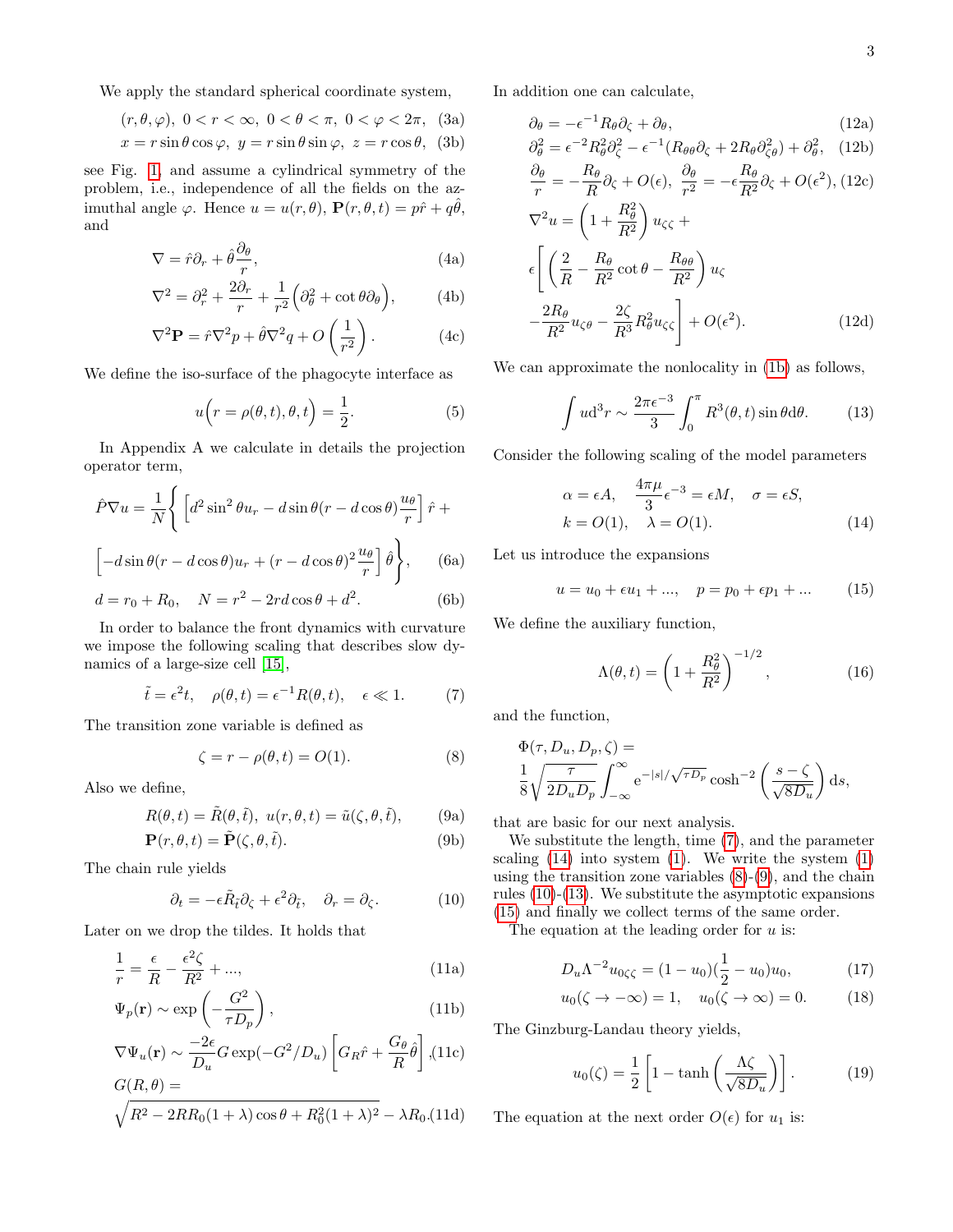

<span id="page-3-3"></span>FIG. 3. Simulation of the evolutionary equation of the phagocyte membrane [\(25\)](#page-3-0) for time sequence mentioned in each of the engulfment process of the target particle (green sphere). Upper row is the spherical plot, lower row is the polar plot of the function  $R(\theta, t)$ . The simulation manifests the pedestal-phase and then the cup phase but not the rounding phase. We consider an initial sphere of radius  $R_0 = 5$ , and spherical target particle with radius  $r_0 = \lambda R_0 = 1$ , where  $\lambda = 0.2$ . We use the following values of parameters  $\beta = 100, A = 2, \tau = 10, D_u = 1, D_p = 0.2, M = 8, S = 1, \nu = 1$  $0.2, k = 15.$ 

<span id="page-3-1"></span>
$$
L[u_1] = \text{RHS}, \qquad (20)
$$
  
\n
$$
L = D_u \Lambda^{-2} \partial_{\zeta}^2 - \left(\frac{1}{2} - 3u_0 + 3u_0^2\right) \hat{I},
$$
  
\n
$$
\text{RHS} = -R_t u_{0\zeta} - D_u \left[ \left(\frac{2}{R} - \frac{R_\theta}{R^2} \cot \theta - \frac{R_{\theta\theta}}{R^2}\right) u_{0\zeta} - \frac{2R_\theta}{R^2} u_{0\zeta\theta} - \frac{2\zeta R_\theta^2}{R^3} u_{0\zeta\zeta} \right] +
$$
  
\n
$$
(1 - u_0)u_0 \left[ \tilde{V}(t) - S(p_0^2 + q_0^2) \right] +
$$
  
\n
$$
A \left(p_0 - \frac{R_\theta}{R} q_0\right) u_{0\zeta} -
$$
  
\n
$$
\frac{2k}{D_u} G \exp(-G^2/D_u) \left(G_R - \frac{G_\theta R_\theta}{R^2}\right) u_{0\zeta}
$$
  
\n(20)

where the volume variation have the form,

$$
\tilde{V}(t) = M \left[ \frac{1}{2} \int_0^{\pi} R^3(\theta, t) \sin \theta \, d\theta - R_0^3 \right].
$$

The equation for the polarization field at the leading order:

$$
D_p \Lambda^{-2} p_{0\zeta\zeta} - \tau^{-1} p_0 = \beta \lambda_p u_{0\zeta},
$$
  
\n
$$
\lambda_p = \exp\left(-\frac{G^2}{\tau D_p}\right) [(1 - \nu) g g_1 + \nu],
$$
\n(21)

$$
D_p \Lambda^{-2} q_{0\zeta\zeta} - \tau^{-1} q_0 = -\beta \lambda_q u_{0\zeta},
$$
  

$$
\lambda_q = \exp\left(-\frac{G^2}{\tau D_p}\right) \left[ (1 - \nu) g g_2 + \nu \frac{R_\theta}{R} \right], \quad (22)
$$

that could be solved via Fourier transform,

$$
p_0(\zeta) = \beta \lambda_p \Lambda \Phi(\Lambda \zeta), \quad q_0(\zeta) = -\beta \lambda_q \Lambda \Phi(\Lambda \zeta) \quad (23)
$$

For the definition of  $g, g_1, g_2$  see Appendix [A.](#page-4-0) We apply the solvability condition, which is the orthogonality of the  $\sharp$ ight-hand side (RHS) of equation [\(20\)](#page-3-1) to the solution  $u_{0\zeta}$ of the homogenous equation  $L[u] = 0$  of [\(20\)](#page-3-1) i.e.,

$$
\int_{-\infty}^{\infty} \text{RHS}(\zeta) \cdot u_{0\zeta}(\zeta) d\zeta = 0.
$$
 (24)

We therefore obtain a closed evolution equation for the phagocyte interface  $R(\theta, t)$ :

<span id="page-3-0"></span>
$$
a\Lambda R_t = -2aD_u\mathcal{H} - \tilde{V} + \Omega - E, \qquad (25)
$$

where

$$
\mathcal{H} = \frac{1}{2} \nabla \cdot \hat{n} = \frac{1}{2} \nabla \cdot \left( \frac{\nabla (r - R)}{|\nabla (r - R)|} \right) \tag{26}
$$

is the mean local curvature of the surface  $r = R(\theta, t)$ , see Appendix [B,](#page-4-1) and

$$
a = \frac{1}{\sqrt{2D_u}}
$$
  
\n
$$
\Omega(\theta, \varphi, t) = 6\beta A \Omega_1 \Lambda^2 \left(\lambda_p + \frac{R_\theta}{R} \lambda_q\right) +
$$
  
\n
$$
6\beta^2 S \Omega_2 \Lambda^2 \left(\lambda_p^2 + \lambda_q^2\right),
$$
\n(27)

$$
\Omega_1(\tau, D_u, D_p) = \int_{-\infty}^{\infty} \Phi(\xi) \bar{u}_{0\xi}^2(\xi) d\xi,
$$
 (28)

$$
\Omega_2(\tau, D_u, D_p) =
$$
  

$$
\int_{-\infty}^{\infty} \Phi^2(\xi)(\bar{u}_0(\xi) - 1)\bar{u}_0(\xi)\bar{u}_0(\xi) d\xi > 0,
$$
 (29)

where

$$
\bar{u}_0(\xi) = \frac{1}{2} \left[ 1 - \tanh\left(\frac{\xi}{\sqrt{8D_u}}\right) \right].
$$
 (30)

The adhesion effect is implemented by

$$
E = \frac{2ak\Lambda}{D_u}G\exp(-G^2/D_u)\left(G_R - \frac{G_\theta R_\theta}{R^2}\right). \tag{31}
$$

Equation [\(25\)](#page-3-0) is solved in conjunctions with initial and boundary conditions that guarantee a regular and smooth solution,

<span id="page-3-2"></span>
$$
R(t=0) = R_0,\t\t(32a)
$$

$$
R(\theta = 0) = R_0, \quad R_{\theta}(\theta = 0) = 0,
$$
 (32b)

$$
R_{\theta}(\theta = \pi) = 0. \tag{32c}
$$

Recall that following the definitions in [\[1\]](#page-6-0), the interface of the cell is a diffuse interface. In order to prevent the penetration of the phagocyte interface inside the rigid bead, we add an additional constraint: the motion of the phagocyte surface is stopped in the points where the distance between the interface and the bead center is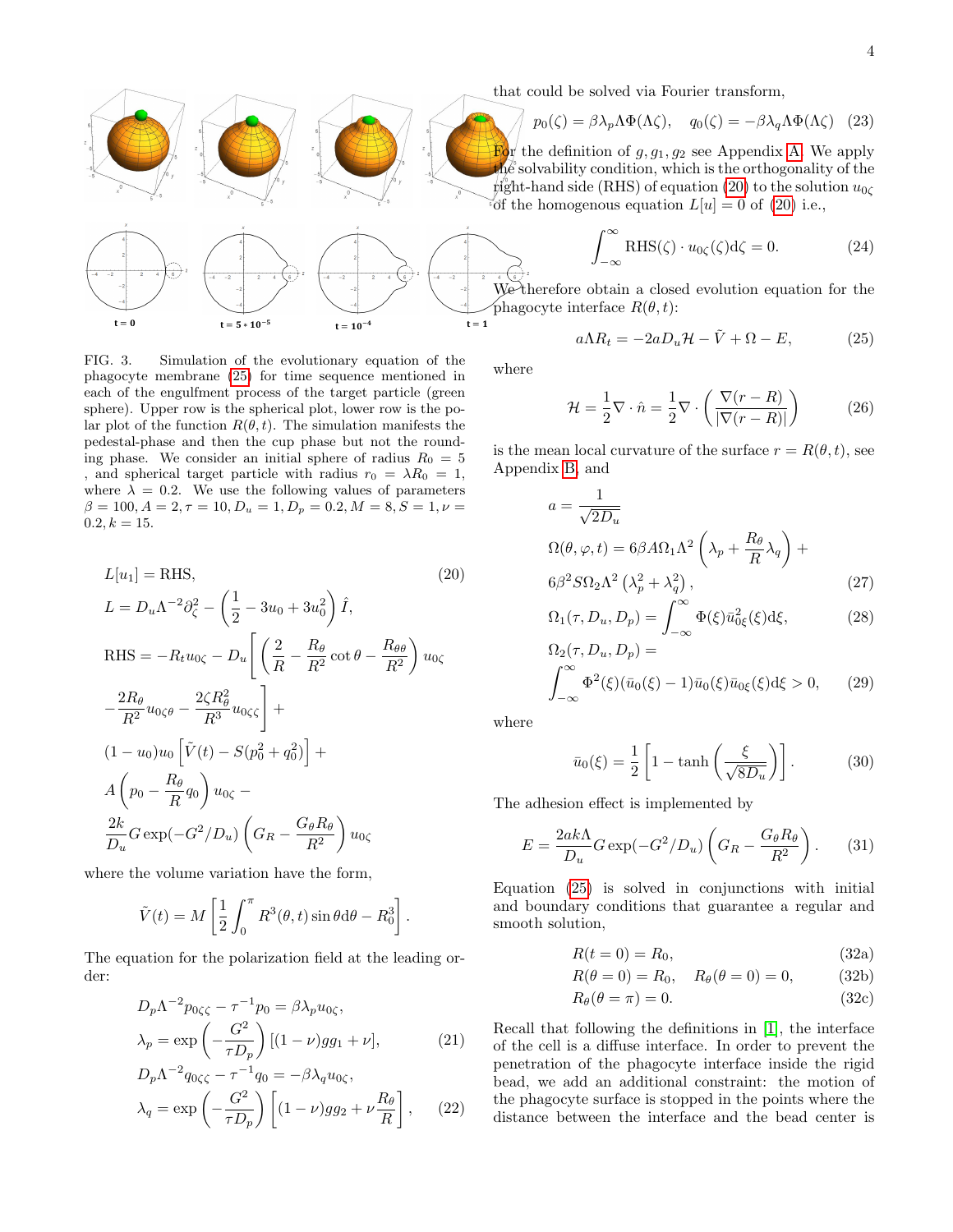equal to  $r_0$ , i.e.  $R(\theta, t)$  satisfy the inequality  $X^2 + Y^2 +$  $(Z - (R_0 + r_0))^2 = r_0^2$ ; here  $X^2 + Y^2 = R^2 \sin^2 \theta$ ,  $Z =$  $R \cos \theta$ .

Equation [\(25\)](#page-3-0) with initial and boundary conditions [\(32\)](#page-3-2) are solved numerically via the function NDSolve of Wolfram Mathematica. In Fig. [3](#page-3-3) we present the simulation with initial phagocyte radius  $R_0 = 5$ , and bead radius  $r_0 = 1$ , hence  $\lambda = 0.2$ . Also, in Fig. [4](#page-5-0) we carry out the same simulation for a twice bigger bead  $\lambda = 0.4$ .

In some experiments phagocyte where expose to a bead that is much larger than the phagocyte thus the full engulfment is impossible in this case [\[6\]](#page-6-5). In Fig [5](#page-5-1) we present the steady state solution of the simulation of [\(25\)](#page-3-0), where we choose  $R_0 = 1$  and  $\lambda = 2$  i.e., the bead diameter is twice the phagocyte diameter. As expected we observe only the cup phase as in experiments [\[16\]](#page-6-15).

## III. CONCLUSION

In this paper we attempted to introduce a simple model for phagocytosis using the phase field approach in the spirit of [\[1\]](#page-6-0). Our initial geometry is a phagocyte sphere tangent to a motionless rigid bead sphere. Phagocytosis is the remodeling or deformation of the phagocyte sphere around the bead Fig [1.](#page-1-0) We suggest a model that couples the order parameter  $u$  with 3D polarization (orientation) vector field P of the actin network of the phagocyte cytoskeleton [\(1\)](#page-1-2).

We derive a single scalar closed integro-differential equation governing the 3D phagocyte membrane dynamics [\(25\)](#page-3-0) during bead engulfment, which includes the normal velocity  $v_n = \Lambda R_t$  of the membrane curvature  $\mathcal{H}$ , volume relaxation rate  $\tilde{V}$ , a function  $\Omega(t)$  determined by the molecular effects of the subcell level, and the adhesion effect E of the motionless rigid spherical bead.

Our model is limited for several reasons. We use the asymptotic assumption that  $\epsilon \ll 1$  to enables asymptotic analysis. Also, the appearance of  $\epsilon$  in the exponents in the definition of the static fields [\(2\)](#page-1-3) in order to avoid boundary layer problem complications both in time and space.

This project is a primary attempt to utilize the phase field approach to model phagocytosis dynamics. There is a need for a future project with more computational depth, that consider the full computational model in [\[1\]](#page-6-0) without any asymptotic assumption, hopefully the full rounding phase, and the contact area power law that observed in [\[7\]](#page-6-6), will recover.

### <span id="page-4-0"></span>Appendix A

In this appendix we perform a detailed analysis for calculation of the projection operator  $\hat{P}\nabla u$ . Denote

$$
d = R_0 + r_0, \quad N = r^2 - 2rd\cos\theta + d^2. \tag{33}
$$

The upward shifted sphere is given by:

$$
F = x^{2} + y^{2} + (z - d)^{2} - r_{0}^{2} = r^{2} - 2dr \cos \theta + d^{2} - r_{0}^{2} = 0.
$$
\n
$$
(34)
$$

Therefore,

$$
\nabla F = 2(r - d\cos\theta)\hat{r} + 2d\sin\theta\,\hat{\theta}.\tag{35}
$$

As a result we have the dyad:

$$
\hat{n}\hat{n} = \frac{\nabla F \nabla F}{\|\nabla F\|^2} = \frac{1}{N} \Big[ (r - d\cos\theta)^2 \hat{r}\hat{r} + \tag{36}
$$

$$
d\sin\theta(r - d\cos\theta)(\hat{r}\hat{\theta} + \hat{\theta}\hat{r}) + d^2\sin^2\theta\,\hat{\theta}\hat{\theta}
$$
 (37)

Consequently we have the expression [\(6\)](#page-2-7) for  $\hat{P}\nabla u$ . The asymptotic expansion at the leading order:

$$
\hat{P}\nabla u \sim g(R,\theta)u_{0\zeta}\left\{\left[R_0^2(1+\lambda)^2\sin^2\theta + R_0(1+\lambda)\sin\theta(R-R_0(1+\lambda)\cos\theta)\frac{R_\theta}{R}\right]\hat{r} - \left[R_0(1+\lambda)\sin\theta(R-R_0(1+\lambda)\cos\theta) + (R-R_0(1+\lambda)\cos\theta)^2\frac{R_\theta}{R}\right]\hat{\theta}\right\} = g(R,\theta)u_{0\zeta}\left\{g_1(R,\theta)\hat{r} - g_2(R,\theta)\hat{\theta}\right\} \tag{38}
$$

where

$$
g(R, \theta) =
$$
  
1/[R<sup>2</sup> - 2RR<sub>0</sub>(1 +  $\lambda$ ) cos  $\theta$  + R<sub>0</sub><sup>2</sup>(1 +  $\lambda$ )<sup>2</sup>], (39a)  

$$
g_1(R, \theta) = R_0^2(1 + \lambda)^2 \sin^2 \theta +
$$

$$
R_0(1+\lambda)\sin\theta(R - R_0(1+\lambda)\cos\theta)\frac{R_\theta}{R},\qquad(39b)
$$

$$
g_2(R,\theta) = R_0(1+\lambda)\sin\theta(R - R_0(1+\lambda)\cos\theta) +
$$

$$
(R - R_0(1+\lambda)\cos\theta)^2 \frac{R_\theta}{R}.
$$
(39c)

### <span id="page-4-1"></span>Appendix B

Here we give an explicit expression for the mean curvature of a surface given in spherical coordinate description  $r = R(\theta, t)$ , assuming a cylindrical symmetry , see Fig. [1.](#page-1-0) Following the definitions [\(3\)](#page-2-8), and [\(16\)](#page-2-9) one can calculate,

$$
\nabla \cdot \hat{n} = \Lambda \left[ \frac{2}{R} - \frac{R_{\theta\theta}}{R^2} - \frac{R_{\theta} \cot \theta}{R^2} \right] + \Lambda^3 \left[ \frac{R_{\theta}^2}{R^3} + \frac{R_{\theta}^2 R_{\theta\theta}}{R^4} \right]
$$
(40)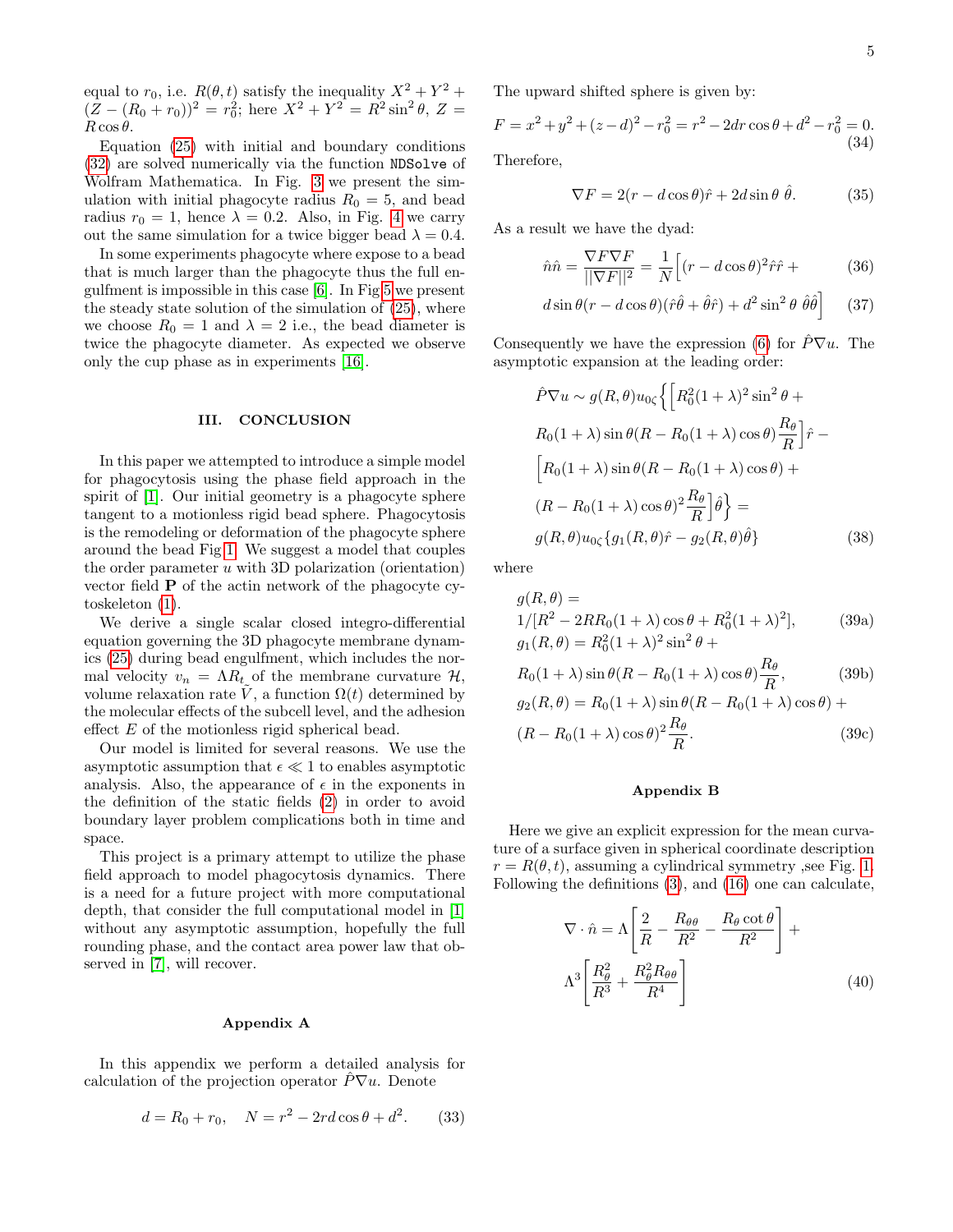

<span id="page-5-0"></span>FIG. 4. Simulation of the evolutionary equation of the phagocyte membrane [\(25\)](#page-3-0) for time sequence mentioned in each of the engulfment process of a small target particle (green sphere). We consider the same value of parameters as in Fig. [3,](#page-3-3) except  $\lambda = 0.4$ , .



<span id="page-5-1"></span>FIG. 5. Simulation of the evolutionary equation of the phagocyte membrane [\(25\)](#page-3-0) for time  $t = 0.5$ . Left is the polar plot and right is the spherical plot of the function  $R(\theta, t = 0.5)$ . We consider the same value of parameters as in Fig. [3,](#page-3-3) except  $R_0 = 1, \beta = 10, \lambda = 2$ , and  $M = 20$ .